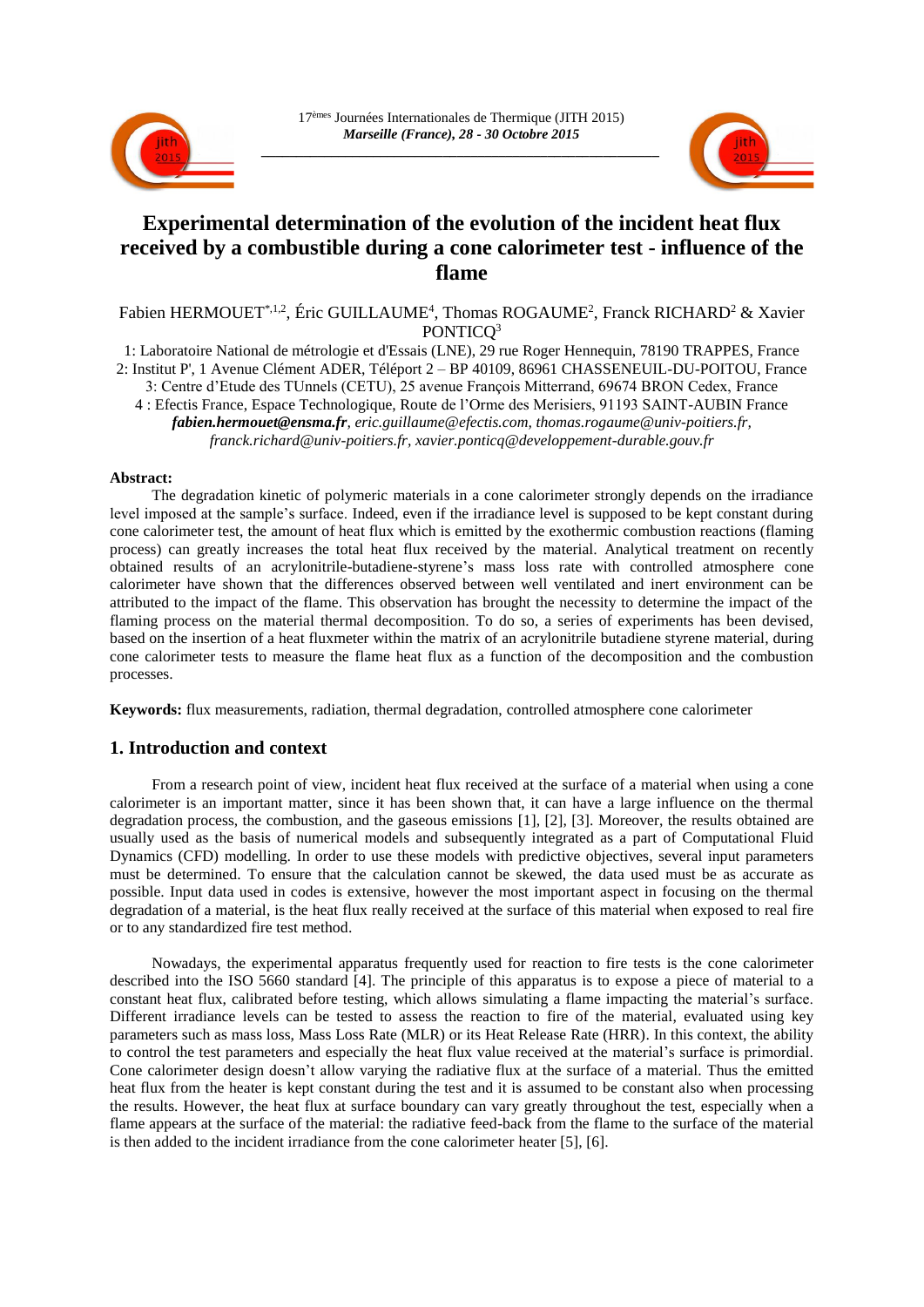As a part of an overall project on the determination of the reaction to fire of polymeric material in enclosed environments, Controlled Atmosphere Cone Calorimeter (CACC) tests have been performed to determine notably the possible occurring ignition conditions of an Acrylonitrile Butadiene Styrene (ABS) [\[7\].](#page-13-6) Results of these tests have shown:

- $\triangleright$  Firstly, as expected that the combustion is no longer possible below a certain oxygen level.
- Secondly, that the degradation kinetic of ABS is strongly related to the presence of the flame. Indeed, simple calculations presented in the next section have shown that the proportion of the MLR due to flame impact can be found back comparing MLR curves in well ventilated and inert environments. Thereby, the necessity of determining the flame heat flux for the ABS material (as for others) has emerged.

Several models have been constructed to determine the MLR of materials in evaluating the variables that can enhance or reduce this parameter. Tewarson [\[8\]](#page-13-7) proposes a model taking into account notably the net heat flux received at the material's surface as follows:

$$
\dot{m}^{\dagger} = \frac{\left(\dot{q}_e^{\dagger} + \dot{q}_{fr}^{\dagger} + \dot{q}_{fc}^{\dagger} - \dot{q}_{rr}^{\dagger}\right)}{\Delta H_g} \tag{1}
$$

Where:

 $\dot{m}$ ": Mass loss rate (g.m<sup>-2</sup>.s)  $\dot{q}_e^{\dagger}$ : External heat flux applied to the surface (kW.m<sup>-2</sup>)  $\dot{q}_{fr}$ : Flame radiative heat flux transferred to the surface (kW.m<sup>-2</sup>)  $\dot{q}_{fc}^{\dagger}$ : Flame convective heat flux transferred to the surface (kW.m<sup>-2</sup>)  $\dot{q}_{rr}$ : Reradiation loss (kW.m<sup>-2</sup>)  $\Delta H_g$ : Heat of gasification (kJ.g<sup>-1</sup>)

Tewarson has thus shown that the net heat flux is the addition of all component fluxes at the surface of the exposed to fire material. As the flame provides an important amount of energy once established, it is necessary to characterize the heat flux values that can be reached at the surface of the material. Indeed, a better knowledge on the flame heat flux is essential to develop methodologies that can predict the development of fires. The objective of the present work is thus to determine the variation of heat flux received at the surface of an ABS sample material, during cone calorimeter tests.

Several studies have focused on the determination of the flame heat flux for a range of solid fuels and in different apparatuses. A non-exhaustive review of the available data has been summarized in the table below.

<span id="page-1-0"></span>

| Date | <b>Authors</b>         | <b>Apparatus</b>                                                                                                                                                                            | <b>Measurement technic</b>                                                                                | <b>Material</b>                       | <b>Tested</b><br>conditions                                                                                                                                                                                     | Mean flame heat flux<br>$(kW.m^{-2})$ |                    |                            |
|------|------------------------|---------------------------------------------------------------------------------------------------------------------------------------------------------------------------------------------|-----------------------------------------------------------------------------------------------------------|---------------------------------------|-----------------------------------------------------------------------------------------------------------------------------------------------------------------------------------------------------------------|---------------------------------------|--------------------|----------------------------|
| 1981 | Tewarson et<br>al. [9] | Advanced<br>Flammability<br>Measurements<br>apparatus<br>(AFM)<br>Two<br>apparatuses<br>used to test<br>different<br>material<br>exposed<br>surface<br>$(0.0068$ and<br>$0.073 \text{ m}^2$ | Determined numerically<br>from experimental<br>measurements (MLR and<br>gaseous species<br>concentration) | <b>POM</b><br>(0.0068m <sup>2</sup> ) | Irradiance level<br>increasing and<br>variation of the<br>oxygen<br>concentration<br>(chosen here to<br>be closest to<br>well ventilated<br>conditions)<br>Results given<br>for steady state<br>flame heat flux | $23.3\%O_2$ (wt)                      | Rad<br>Conv<br>Tot | $\overline{c}$<br>25<br>27 |
|      |                        |                                                                                                                                                                                             |                                                                                                           | <b>POM</b><br>$(0.073m^2)$            |                                                                                                                                                                                                                 | $23.3\%O_2$ (wt)                      | Rad<br>Conv<br>Tot | 9<br>21<br>30              |
|      |                        |                                                                                                                                                                                             |                                                                                                           | <b>PMMA</b><br>$(0.0068m^2)$          |                                                                                                                                                                                                                 | $20.7\%O_{2}$ (wt)                    | Rad<br>Conv<br>Tot | $\overline{7}$<br>17<br>24 |
|      |                        |                                                                                                                                                                                             |                                                                                                           | <b>PMMA</b><br>$(0.073m^2)$           |                                                                                                                                                                                                                 | $23.3\%O_2$ (wt)                      | Rad<br>Conv<br>Tot | 17<br>13<br>30             |
|      |                        |                                                                                                                                                                                             |                                                                                                           | PP<br>$(0.0068m^2)$                   |                                                                                                                                                                                                                 | $20.8\%O_2$ (wt)                      | Rad<br>Conv<br>Tot | 14<br>15<br>29             |
|      |                        |                                                                                                                                                                                             |                                                                                                           | PP<br>$(0.073m^2)$                    |                                                                                                                                                                                                                 | $23.3\%O2$ (wt)                       | Rad<br>Conv<br>Tot | 23<br>12<br>35             |
|      |                        |                                                                                                                                                                                             |                                                                                                           | <b>PS</b><br>(0.0068m <sup>2</sup> )  |                                                                                                                                                                                                                 | $23.3\%O_2(wt)$                       | Rad<br>Conv<br>Tot | 27<br>11<br>38             |

#### Table 1: Main references on flame heat flux measurements available in literature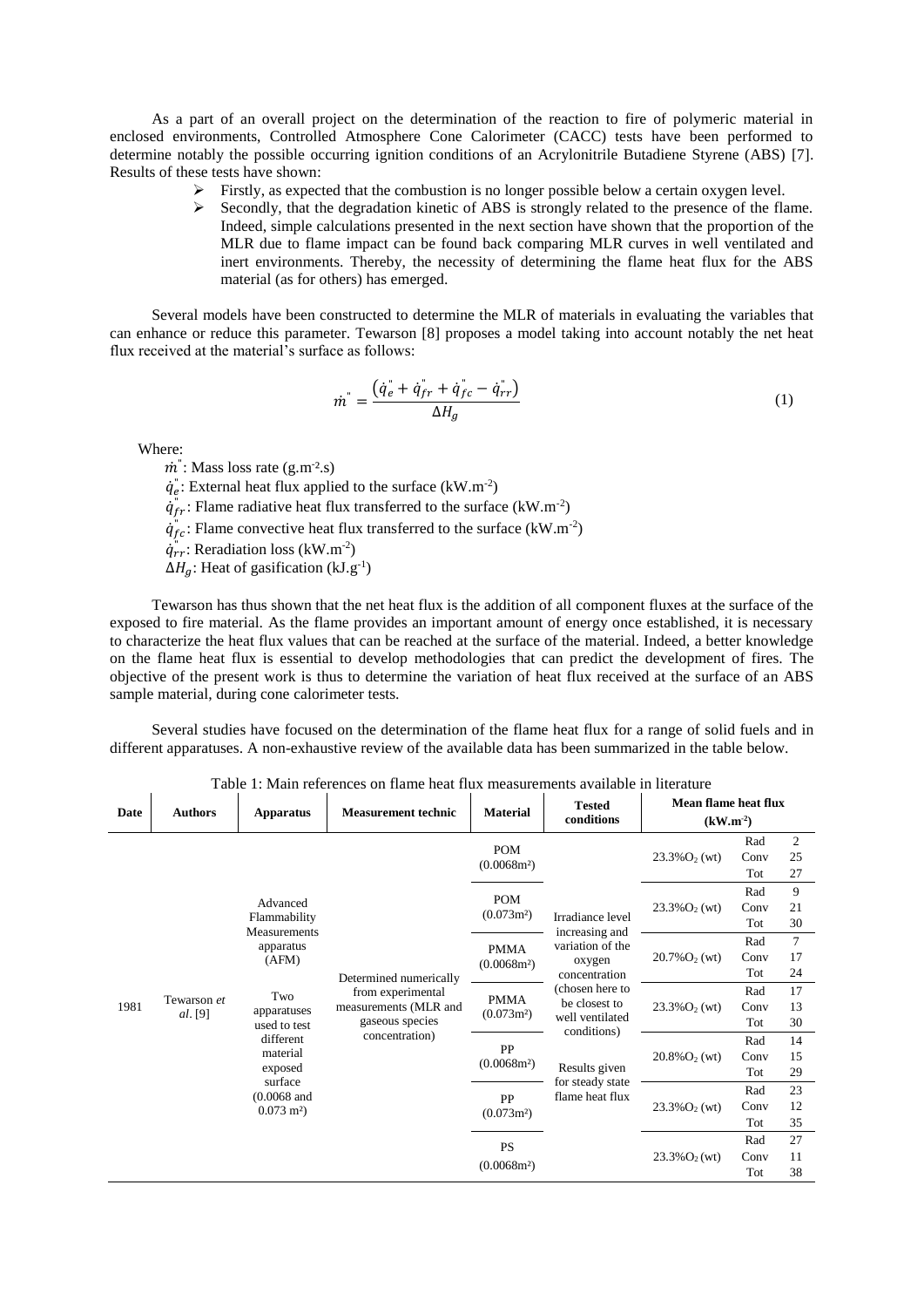| Date                 | <b>Authors</b>                                          | <b>Apparatus</b>                                               | <b>Measurement technic</b>                                                                                                                                                                                                                                                                                                                                                                                                                                                                    | <b>Material</b> | <b>Tested</b><br>conditions                                                       | Mean flame heat flux<br>$(kW.m^{-2})$                                                                           |                                       |
|----------------------|---------------------------------------------------------|----------------------------------------------------------------|-----------------------------------------------------------------------------------------------------------------------------------------------------------------------------------------------------------------------------------------------------------------------------------------------------------------------------------------------------------------------------------------------------------------------------------------------------------------------------------------------|-----------------|-----------------------------------------------------------------------------------|-----------------------------------------------------------------------------------------------------------------|---------------------------------------|
| 1981                 | Santo<br>&Tamanini<br>$[10]$                            | Advanced<br>Flammability<br>Measurements<br>apparatus<br>(AFM) | Determined numerically<br>from experimental<br>measurements (Flame<br>temperature and<br>emittance, MLR, flame<br>shape and radiative                                                                                                                                                                                                                                                                                                                                                         | <b>PMMA</b>     | Irradiance level<br>increasing and<br>variation of the<br>oxygen<br>concentration | $1st$ method                                                                                                    | $2nd$ method                          |
|                      |                                                         |                                                                | power per unit height)<br>Two methods have been<br>used for calculation (see<br>details in $[10]$ )                                                                                                                                                                                                                                                                                                                                                                                           |                 | Results given<br>for steady state<br>flame heat flux                              | 27.9<br>28.9                                                                                                    | 30.2<br>29.2                          |
| 1994                 | Rhodes [6]                                              | Cone<br>calorimeter                                            | $15 \text{ kW} \cdot \text{m}^{-2}$<br>$19 \text{ kW} \cdot \text{m}^{-2}$<br>$24~\mathrm{kW}.\mathrm{m}^{\text{-}2}$<br>$25~\mathrm{kW}.\mathrm{m}^{\text{-}2}$<br>33 kW.m <sup>-2</sup><br>Heat flux meter inserted<br>$37~\mathrm{kW}.\mathrm{m}^{\text{-}2}$<br>in the matrix (1 inch and<br><b>PMMA</b><br>$41~\mathrm{kW}.\mathrm{m}^{\text{-}2}$<br>$1/8$ inch)<br>$50~\rm kW.m^{-2}$<br>52 kW.m <sup>-2</sup><br>$62~\rm kW.m^{-2}$<br>63 kW.m <sup>-2</sup><br>75 kW.m <sup>-2</sup> |                 |                                                                                   | 18<br>$29.5 \pm 1$<br>36<br>$22 \pm 2.4$<br>20<br>23<br>40<br>$21.5 + 1.9$<br>43<br>30<br>10<br>$14.25 \pm 4.9$ |                                       |
|                      |                                                         |                                                                | Total flame heat flux:<br>$\mathbf{1}$<br>Heat flux meter<br>inserted in the<br>matrix<br>$\overline{2}$<br>Micro-foil heat<br>flux sensor                                                                                                                                                                                                                                                                                                                                                    | <b>PMMA</b>     |                                                                                   | Rad<br>Conv<br>Tot                                                                                              | $12 \pm 3$<br>$8\pm3$<br>$20 \pm 3$   |
| 2005<br>$\&$<br>2008 | Beaulieu<br>$[11]$ ,<br>Beaulieu &<br>Dempsey<br>$[12]$ | Advanced<br>Flammability<br>Measurements<br>apparatus<br>(AFM) | Convective and radiative<br>heat flux:<br>$\mathbf{1}$<br>Radiative heatflux<br>meter (difference<br>between<br>individual sensors<br>for radiative and<br>total<br>measurement)<br>2<br>Difference<br>between total<br>heatflux meter<br>data collected at<br>the surface and<br>0.64cm recessed<br>below the surface.                                                                                                                                                                       | PP              | Irradiance level<br>increasing up to<br>$200kW.m^{-2}$                            | Rad<br>Conv<br>Tot                                                                                              | $11 \pm 3$<br>$4 \pm 3$<br>$15 \pm 3$ |
|                      |                                                         |                                                                |                                                                                                                                                                                                                                                                                                                                                                                                                                                                                               | <b>POM</b>      | Results given<br>for steady state<br>flame heat flux                              | Rad<br>Conv<br>Tot                                                                                              | $0 \pm 3$<br>$11 \pm 3$<br>$11\pm3$   |
| 2015                 | Li et al. [13]                                          | Cone<br>calorimeter                                            | 35<br>Heat flux meter inserted<br><b>MDF</b><br>50<br>in the matrix<br>65<br>* Rad: Radiative impact; Conv: Convective impact; Tot: Total impact; POM: Polyoxymethylene ; PMMA: Polymethylmetacrylate; PP:                                                                                                                                                                                                                                                                                    |                 |                                                                                   | $10.5 \pm 2.1$<br>$7 \pm 2.8$<br>$4.5 \pm 4.9$                                                                  |                                       |

Polypropylene; PS: Polystyrene; MDF: Medium Density Fibreboard

This short review shows that only a few experiments have been realized, to determine the evolution of the flame heat flux at the surface of solid materials. Furthermore, a number of the cited references do not include a direct flame heat flux measurement but algebraic methods, to determine this parameter from other measurements such as MLR or radiative properties of the flame. These results have however been considered because of the limited number of reference publications on flame heat flux measurement. From the results presented here, it can be seen that the flame heat flux strongly depends on the type of tested material and on the testing scale. Moreover the results highlight huge disparities between materials. Indeed, the range of flame heat fluxes values extends from 4.5kW.m<sup>-2</sup> for MDF to 40kW.m<sup>-2</sup> for PMMA with values for thermoplastic materials generally at the higher end of the range. In considering the presented values and the fact that ABS is itself a thermoplastic material, the flame heat flux results for this specific material can be expected to be between 15 and  $30 \text{kW.m}^2$ .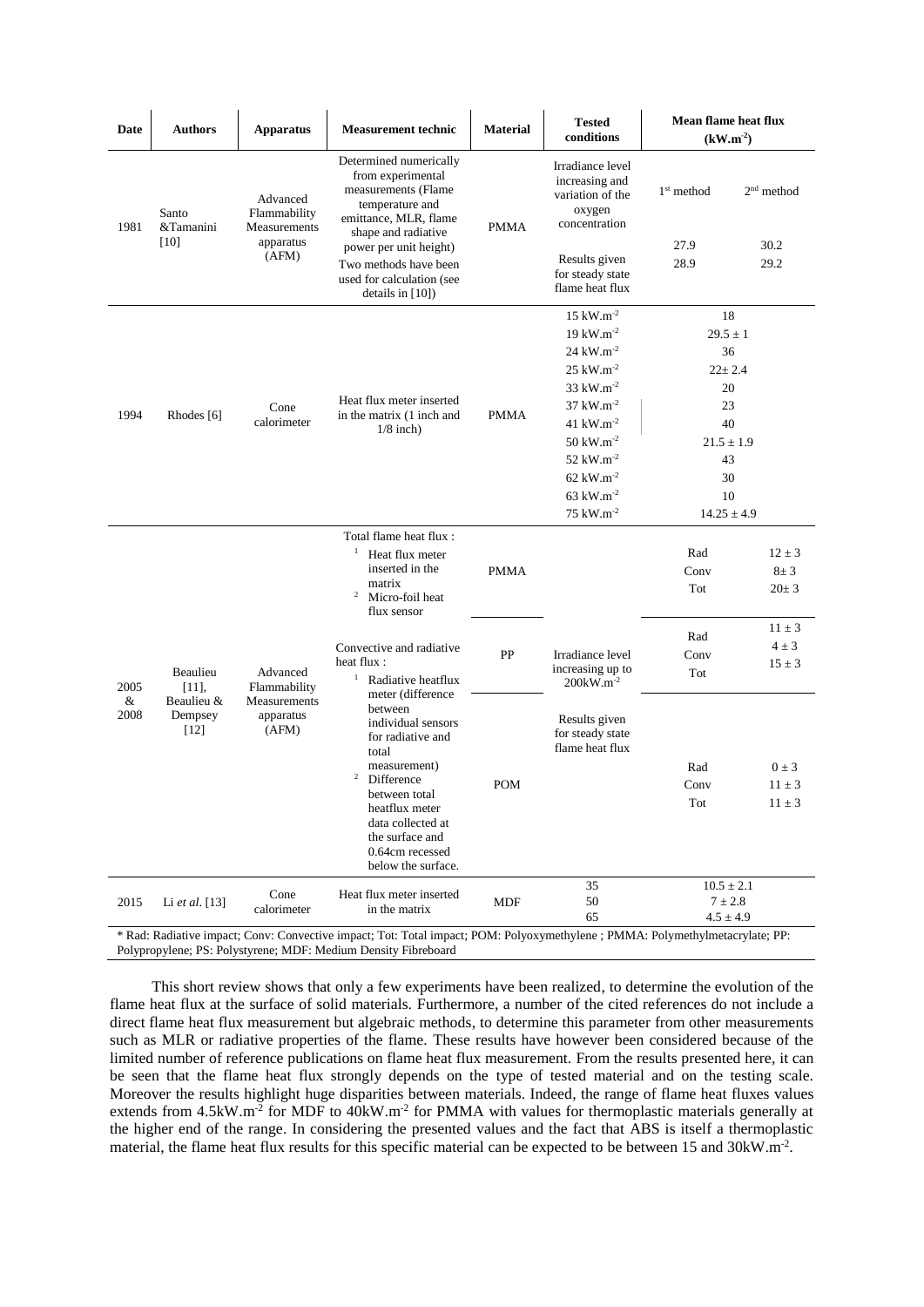The work presented in this paper concerns in the first place a review of previously obtained results on ABS material using a CACC which led to the emergence of the flame heat flux study. In this section, an experimental flame heat flux determination method based on MLR analysis will be presented. In the following sections, the experimental protocol used to determine experimentally the heat flux received at the surface of the ABS material will be presented as well as the results obtained during the series of tests. Results for three different heat fluxes (20, 35 and 50kW.m<sup>-2</sup>) will be analyzed and the issue concerning the non-linearity of the heat flux during cone calorimeter tests, when degradation process (pyrolysis) is associated with combustion process will be discussed.

## **2. Experimental flame heat flux determination**

Analytical reviews of the results of ABS MLR under air and nitrogen have been led [\[7\]](#page-13-6) and an interesting tendency has been observed. Indeed, in multiplying the MLR results obtained at 21% [v/v] oxygen concentration by a certain coefficient and dividing the time by the same coefficient, curves for 0% [v/v] can be obtained. Moreover, this happened to be true for different irradiance levels imposed at the surface material. Examples are given for two different irradiance levels i[n Figure 1.](#page-3-0)



<span id="page-3-0"></span>Figure 1: Mass Loss Rate curves for ABS material at 21% [v/v] and 0% [v/v] oxygen concentration volume in CACC and modified curves using 0.7 and 0.6  $a_{f_{\text{Emp}}}$  coefficient values

It should be noted that this type of calculation can be performed only in respect of the two following conditions and thus cannot be applied to any kind of material:

- $\triangleright$  The same quantity of material must be degraded during the test. It means that the material must be degraded in its entirety or at least the remaining masses after testing (quantities of residues) must be equivalent for the two considered conditions (*i.e.* MLR integrals must be identical).
- > Condensed phase chemical processes should not be affected by the presence of oxygen and thus the degradation must only be driven by thermic

Concerning the ABS material, the two aforementioned conditions have been verified. For the first one, comparisons between the initial and final masses have been performed to determine if the MLR for the different conditions can be compared without introducing a bias. Results for the different experiments presented before [\(Figure 1\)](#page-3-0) are available in the table below.

<span id="page-3-1"></span>

| Table 2). Initial and final masses of the tested samples |                                                |                                               |                                                |                                               |  |  |  |
|----------------------------------------------------------|------------------------------------------------|-----------------------------------------------|------------------------------------------------|-----------------------------------------------|--|--|--|
| Tested condition                                         | $50 \text{kW} \cdot \text{m}^{-2}$ - 21% [v/y] | $50 \text{kW} \cdot \text{m}^{-2}$ - 0% [y/y] | $35 \text{kW} \cdot \text{m}^{-2}$ - 21% [v/y] | $35 \text{kW} \cdot \text{m}^{-2}$ - 0% [y/y] |  |  |  |
| Initial mass                                             | 32.14                                          | 31.82                                         | 31.90                                          | 32.34                                         |  |  |  |
| Final mass                                               |                                                |                                               | .24                                            | 2.03                                          |  |  |  |
| Total mass loss                                          | 30.82                                          | 30.35                                         | 30.66                                          | 30.31                                         |  |  |  |

Table 2 : Initial and final masses of the tested samples

[Table 2](#page-3-1) highlights that there are only slights differences between tests in terms of mass loss. Indeed, the mean mass loss on the four presented tests is 30.54g and the standard deviation associated is 0.24g.

For the second condition, it has been proven previously [\[7\]](#page-13-6) that the decomposition of the ABS material occurs in one single step and that the chemical process occurring in condensed phase is not oxygen dependent. Indeed, the only way the oxygen concentration affects the degradation is in allowing or not the existence of a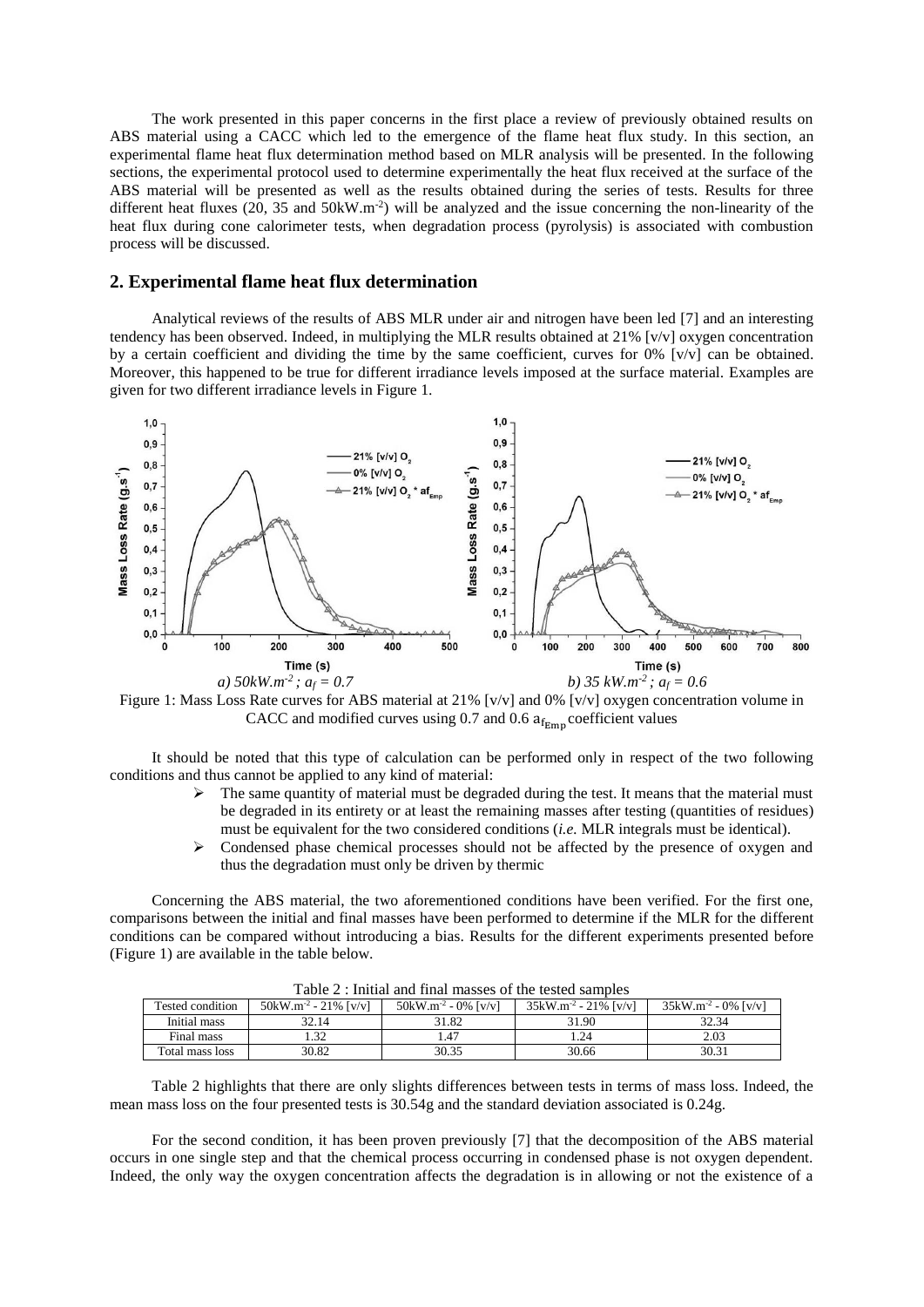flaming process associated with the degradation process which thus provides a thermal feedback to the surface of the material, enhancing the MLR. [Figure 2](#page-4-0) highlights this specific degradation behaviour.



<span id="page-4-0"></span>Considering differences observed in MLR kinetics on [Figure 2](#page-4-0) a) and b), it can be concluded that the MLR of the ABS material depends of both the heat flux imposed at the surface material and the oxygen concentration. Although, the oxygen concentration have an effect only in dictating the combustion regime that can be associated with the degradation process in condensed phase. Details on the combustion regimes that can be observed for ABS in a CACC in reducing the oxygen concentration can be found in [\[7\].](#page-13-6) Below a certain oxygen concentration, a combustion process is no more possible (below 12.5% [v/v] for the 50kW.m<sup>-2</sup> condition and below 15% [ $v/v$ ] for 35kW.m<sup>-2</sup>). Since then the MLR kinetic is no longer modified in decreasing the oxygen concentration which proves that the oxygen concentration does not affects the degradation process occurring in the condensed phase.

As the conditions are respected, the aforementioned calculation can be performed with good confidence in the methodology. This type of calculation can be expressed analytically using (1). The coefficient  $a_{f_{Frm}}$  represents the amount of MLR which can be attributed to the presence/absence of flaming process.

$$
MLR = f(t, Y_{O_2})
$$
  

$$
MLR(t, Y_{O_2} = 0\%) = a_{f_{Emp}} * MLR\left(\left(\frac{t}{a_{f_{Emp}}}\right), Y_{O_2} = 21\%\right)
$$
 (2)

Where:

MLR: Mass Loss Rate : Reference time for the test  $a_{f_{Fmn}}$ : Empirical multiplier coefficient representing the amount of MLR due to the flame impact

Unfortunately, the  $a_f$  coefficient cannot be calculated directly and has to be estimated empirically from experimental results. For the two specific presented conditions,  $a_{f_{Emp}}$  has been determined to be 0.7 and 0.6, respectively for the 50 and 35kW.m<sup>-2</sup> irradiance level conditions.

These results have highlighted the need for determination of the flame heat flux, which impact seems to explain the differences observed between the degradation kinetics at 21%  $[v/v]$  and 0%  $[v/v]$  oxygen concentration.

The aim of the experimental campaign led was thus to determine, for the ABS material, the part of the heat flux which can be attributed to the combustion phenomenon (*i.e.* the radiance potency of the flame), when the pyrolysis gaseous compounds emitted during the degradation of the polymeric are ignited. The results are presented in the next sections.

Previous works have shown that the radiative feedback when the flame is established can be determined by different techniques [\[6\],](#page-13-5) [\[11\],](#page-13-10) [\[14\].](#page-13-13) The one chosen during this work is an intrusive one, developed by Rhodes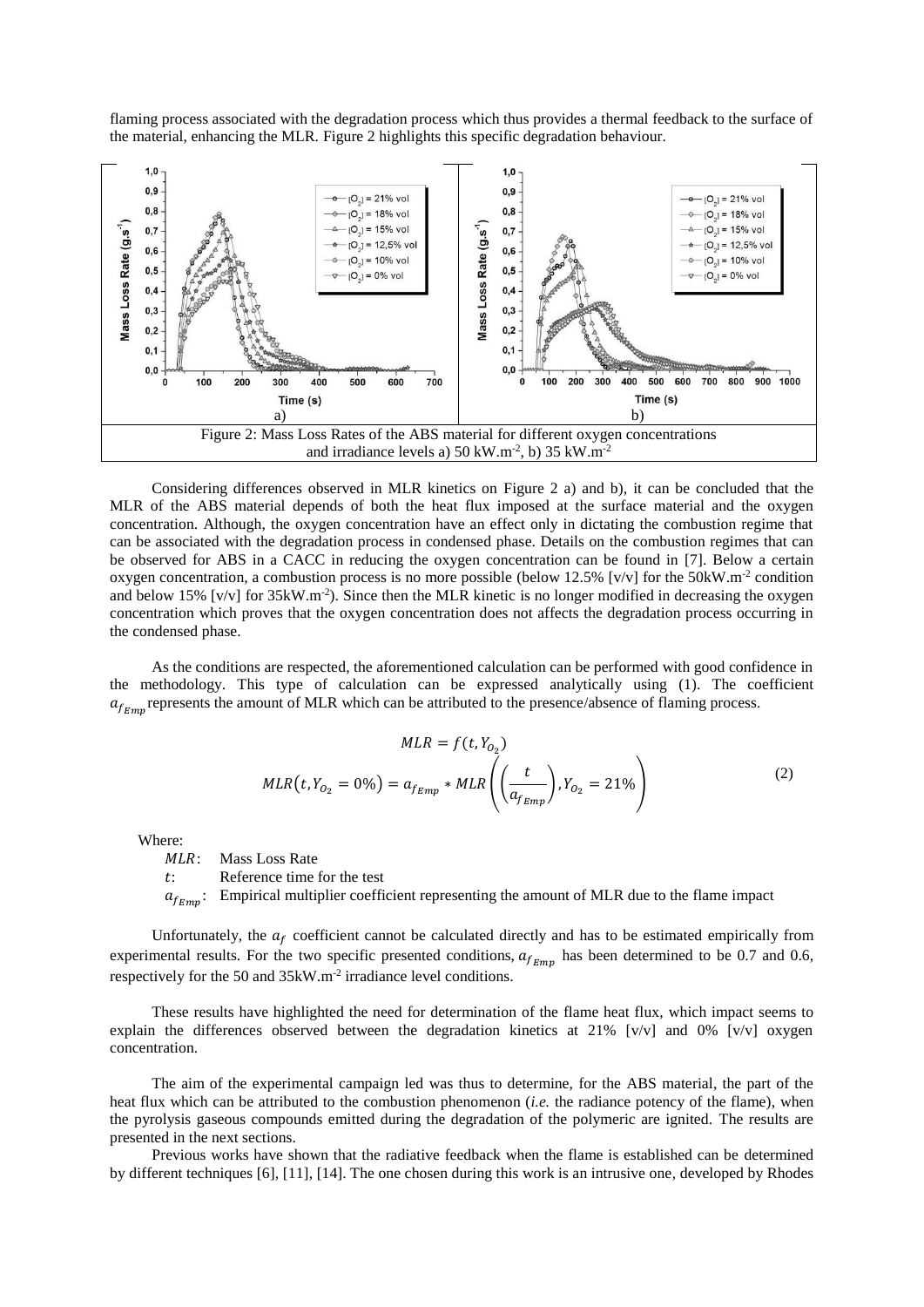[\[6\]](#page-13-5) consisting in the insertion of a heat fluxmeter within the matrix of the polymeric material. Details on the specificities of the assembly required to measure flame heat flux and on the sample preparation are given in the next sections.

#### **3. Experimental protocol**

Experiments have been performed using an ISO 5660-1 [\[4\]](#page-13-3) cone calorimeter partially unequipped. Because of the specificities of the experimental sample holder described hereafter, certain parts of the cone calorimeter apparatus have been removed: spark igniter, gaseous analysis line and weighting device. As the main objective was to measure the heat flux at the surface of the material, none of the data typically collected using cone calorimeter (mass loss, MLR, gaseous emissions) has been measured, except time to ignition.

#### **3.1 Details on sample preparation, material and experiments performed**

Material used for the study was a commercial non flame retarded ABS polymer, the chemical composition of which is unknown. Details on the material characteristics are given hereafter:

- Producer: POLYPENCO
- Commercial designation: 42400104/3MM PLASTIQUE ABS PLAQUE
- $\geq$  Colour: White<br> $\geq$  Density: 1.06
- Density: 1.06
- $\triangleright$  Nominal Thickness: (3.00  $\pm$  0.03) mm

Cone calorimeter samples nominal size has been set to  $(100 \pm 0.3 * 100 \pm 0.3)$  mm to ensure conformity with ISO 5660-1 standard [\[4\].](#page-13-3) Their average mass has been measured to be (31.15  $\pm$  0.07) g. Aluminium foil and silica wool have been used to ensure the backing condition as described in ISO 5660-1 standard [\[4\].](#page-13-3) (15  $\pm$  1) mm diameter holes have been pierced in the centre of each sample to allow the positioning of the fluxmeter. The diminution of the exposed sample area due the pierced hole in the centreline has been calculated to be 2.2%, which is considered not to be significant enough to affect the degradation process.

Samples have been conditioned before testing at  $(23 \pm 2)$  °C and  $(50 \pm 5)$  % RH for more than 88 hours in accordance with ISO 291 [\[16\].](#page-14-0)

The fluxmeter which has been used to conduct the experiments is a ½ inch water cooled Schmidt-Bolter total heat flux sensor. Technical specificities, like for example 180° view angle, have been chosen in accordance with [\[15\].](#page-13-14) Its measure range has been calibrated from 15 to 100 kW.m<sup>-2</sup> and the sensibility has been determined to be less than  $0.15 \text{mV} \cdot \text{kW}^{-1} \cdot \text{m}^{-2}$ . Because of the numerous uncertainties using the different technics allowing collecting the radiative part of flame only, the choice was made to measure the total heat flux emitted by the flame *(i.e.* radiative and convective part). Cooling of the sensor has been ensured for the duration of the test with room temperature water, avoiding variation of flow rate and temperature. Signal was collected continuously using an acquisition unit, and then post-processed using the appropriate conversion equation obtained during the calibration.

Ignition of the samples was piloted thanks to a 2cm flame provided by a removable methane burner positioned (13  $\pm$  2) mm above the surface and at the centre of the sample as prescribed in ISO 5660 [\[4\].](#page-13-3) To avoid masking effect of the impact of flame radiation on the fluxmeter, pilot flame was removed, for each test, as soon as the ignition occurred.

Three different incident heat fluxes from the cone heater, 50, 35 and  $20 \text{kW} \cdot \text{m}^2$ , have been studied in order to determine if differences in the results can appear function of the irradiance levels imposed at the surface of the ABS material. For each tested condition, experiments were conducted at least three times, to ensure the accuracy of the results in considering repeatability conditions.

#### **2.2 Sample holder**

As the main objective was to measure the heat flux received at the surface of the material, one of the main challenges has been to develop a sample holder which can ensure that no differences in height can appear between the surfaces of sample and heat fluxmeter. Thus, a specific sample holder has been developed allowing the insertion of the fluxmeter at the centre of the sample and maintaining it all along the test.

The basis of the sample holder is a  $(20 \pm 2 * 20 \pm 2)$  cm calcium silicate plate, with a  $(10 \pm 1)$  mm thickness which supports the entire dispositive. This plate has been pierced at the centre with a  $(10 \pm 1)$  mm diameter hole and cut along the x axis in two parts. A second layer of  $(10 \pm 1 * 10 \pm 1)$  cm calcium silicate with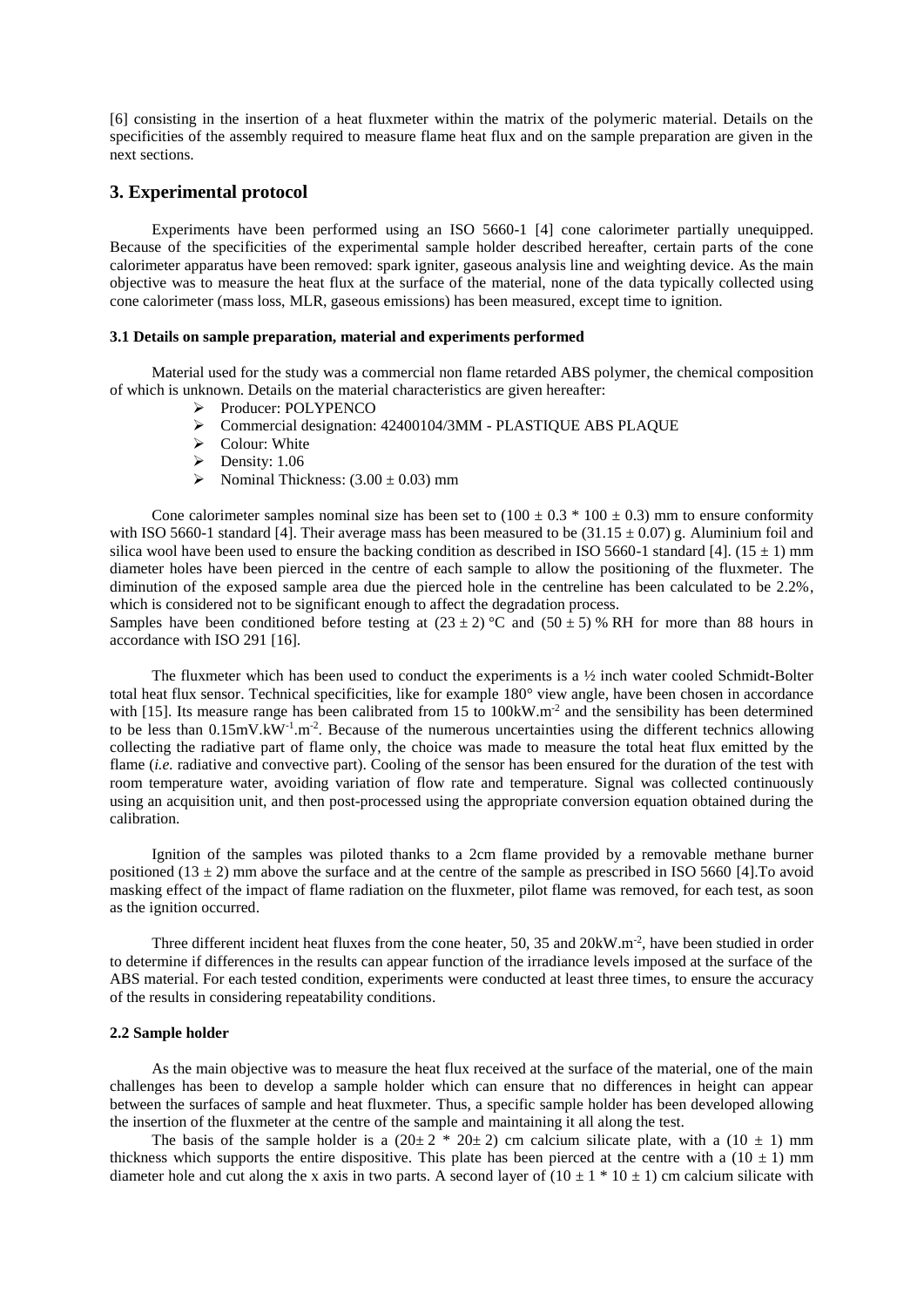a (10  $\pm$  1) mm thickness has been positioned at the centre of the first plate, pierced as well with the same diameter and cut along the y axis. The two plates can be assembled and disassembled, one above the other, thanks to a mortise and tenon system. The fluxmeter is laid on the second plate just above the hole. The cut along the plates and the holes at their centres allows positioning cooling pipes and wires at the fluxmeter's rear; the tenon mortise system, meanwhile, ensures the stability of both the sample holder and the fluxmeter during the experiment.

The upper layers were constituted of the tested ABS sample placed on an aluminium foil itself placed on a silica wool layer. These three layers and the second calcium silicate plate have been 'covered' by the classical cone calorimeter sample holder's upper part which allowed maintaining the whole system during the tests. To reach the exact height of the sample holder upper part, the thickness of the silica wool layer was adjusted depending on the material thickness. In this case, as the material was  $(3.00 \pm 0.03)$  mm thick and the silica plate layer was (10  $\pm$  1) mm, the silica wool layer thickness have thus been fixed to (13  $\pm$  1) mm. As well as the sample, the aluminium foil and the silica wool layer were pieced in their centre with a  $(15 \pm 1)$  mm diameter hole to receive a (15  $\pm$  0.5) mm long stainless steel ring. This ring has been designed to insulate the heat fluxmeter from its surroundings. It allows maintaining all the components of the assembly and prevents the different layers (*i.e.* silica wool, aluminium foil and tested sample) from interacting with the fluxmeter's body in order not to skew the measurement. Indeed, the structure of the different components, especially the one of the tested sample, can evolve along the test as the degradation occurs. The stainless steel ring therefore ensured that if the material melts, it won't directly reach the body of the fluxmeter and thus affect the measurement.

The radiation from the stainless steel ring on the fluxmeter body is expected to be negligible (1) because of the cooling ensured throughout the test (2) on the direct measurement effected with the sensor element which even with a 180° vision angle cannot 'see' the stainless steel ring. Indeed the stainless ring upper position is not expected to affect the measurement as long as its top surface is not higher the surface of the sensor element of the fluxmeter.

[Figure 3](#page-6-0) below summarizes the information detailed above about the complete and complex protocol used to perform the experiments. Furthermore, [Figure 4](#page-7-0) presents two pictures which provide an overview of the mounting in its entirety and the way the different elements are assembled.



<span id="page-6-0"></span>Figure 3: experimental setup used to measure flame heat flux in cone calorimeter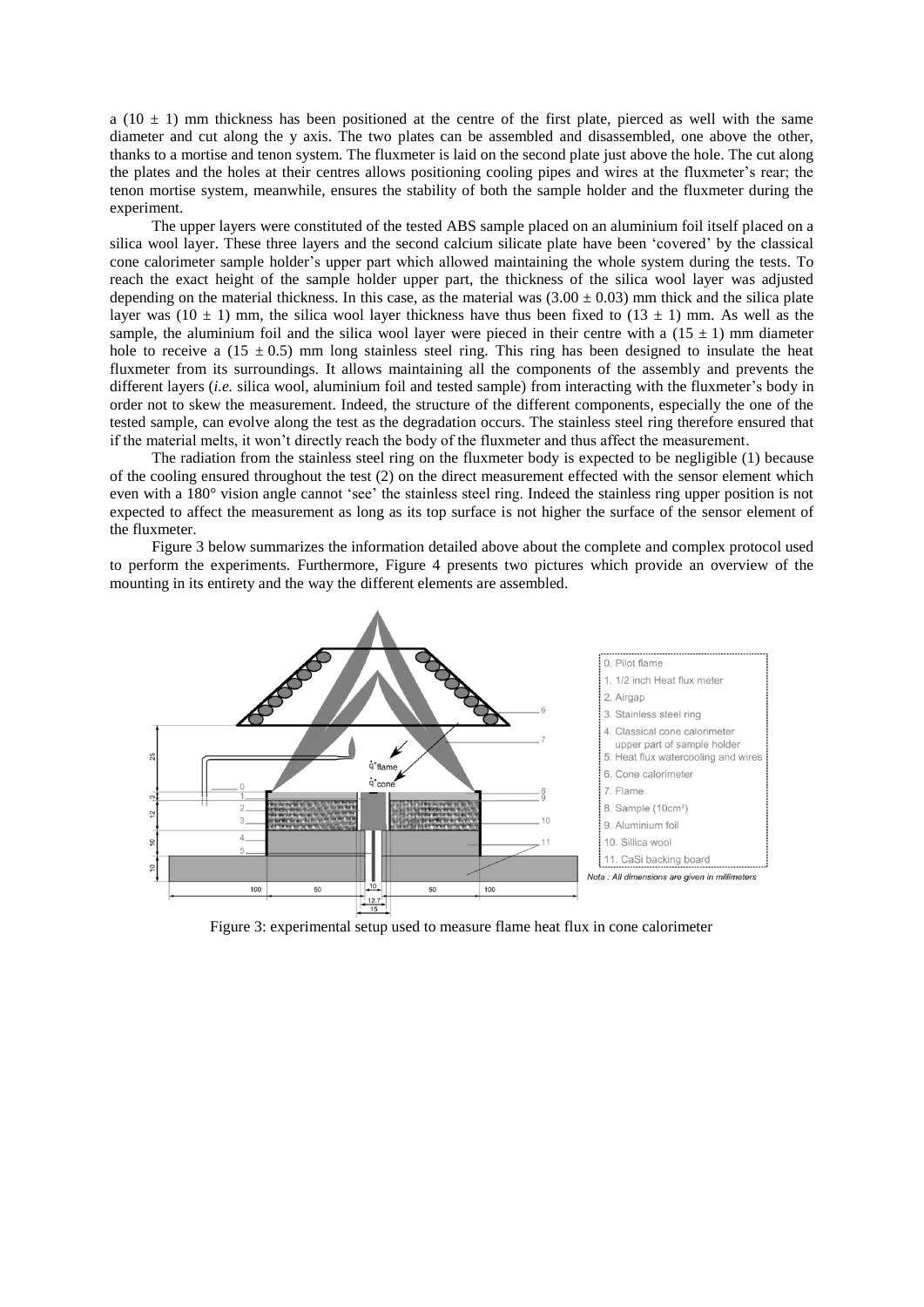

Figure 4: Pictures of the sample holder: empty (a) and ready for test (b)

## <span id="page-7-0"></span>**4. Experimental results**

As explained before, mass loss and gaseous products evolution were not collected during the tests. However, because of the similarity observed in the initial and final masses and in the time to ignition of the sample comparing to previously performed CACC test, the results of the measured flame heat flux will be jointly presented with already published results on the MLR of the ABS material [\[7\]](#page-13-6) and with HRR results obtained during the same series of experiments but not published yet.

[Figure 5](#page-7-1) below shows the results obtained for the three heat fluxes considered. The curves presented have been chosen among others because they are the most representatives of the different trends. No particular treatments have been performed on the data. The curves presented are thus raw data obtained after conversion of the collected signal in mV to the heat flux in  $kW.m^{-2}$ . Error on values is quite difficult to quantify, however, it is reasonably assumed to be inferior to 5% according to [\[17\].](#page-14-1)



Figure 5: Evolution of the flame heat flux during cone calorimeter tests at different irradiance levels

<span id="page-7-1"></span>This figure highlights that the heat flux evolution can vary drastically all along the test. Indeed, for all three series, it can be seen that the first phase corresponds to a period during which the prescribed value of heat flux fixed at the beginning of the test is maintained constant. Then, ignition occurs at the surface of the material and a significant rise can be observed up to a first peak of heat flux. This first peak corresponds to the establishment of the flame at the surface of the material. Once well established, the heat flux value decreases for a time before reaching a second peak. This second peak of flux can be attributed to the chemical composition of the gaseous effluents. Suzuki & Wilkie [\[18\]](#page-14-2) have proven that the gaseous compounds emitted during ABS's degradation are not released in equal quantities depending on the temperature. Those authors have highlighted that, as the thermal decomposition is initiated, butadiene is released and is the major flammable component which allows the apparition of the flame. With the flame appearance, temperature at the polymer's surface rises and aromatic compounds, especially styrene are released from the material. Aromatic gaseous compounds are then involved in the flaming process which has the effect of increasing greatly the energetic potency of the flame. Heat flux value fluctuates at lot after reaching this second peak, then decreases and stabilises reaching a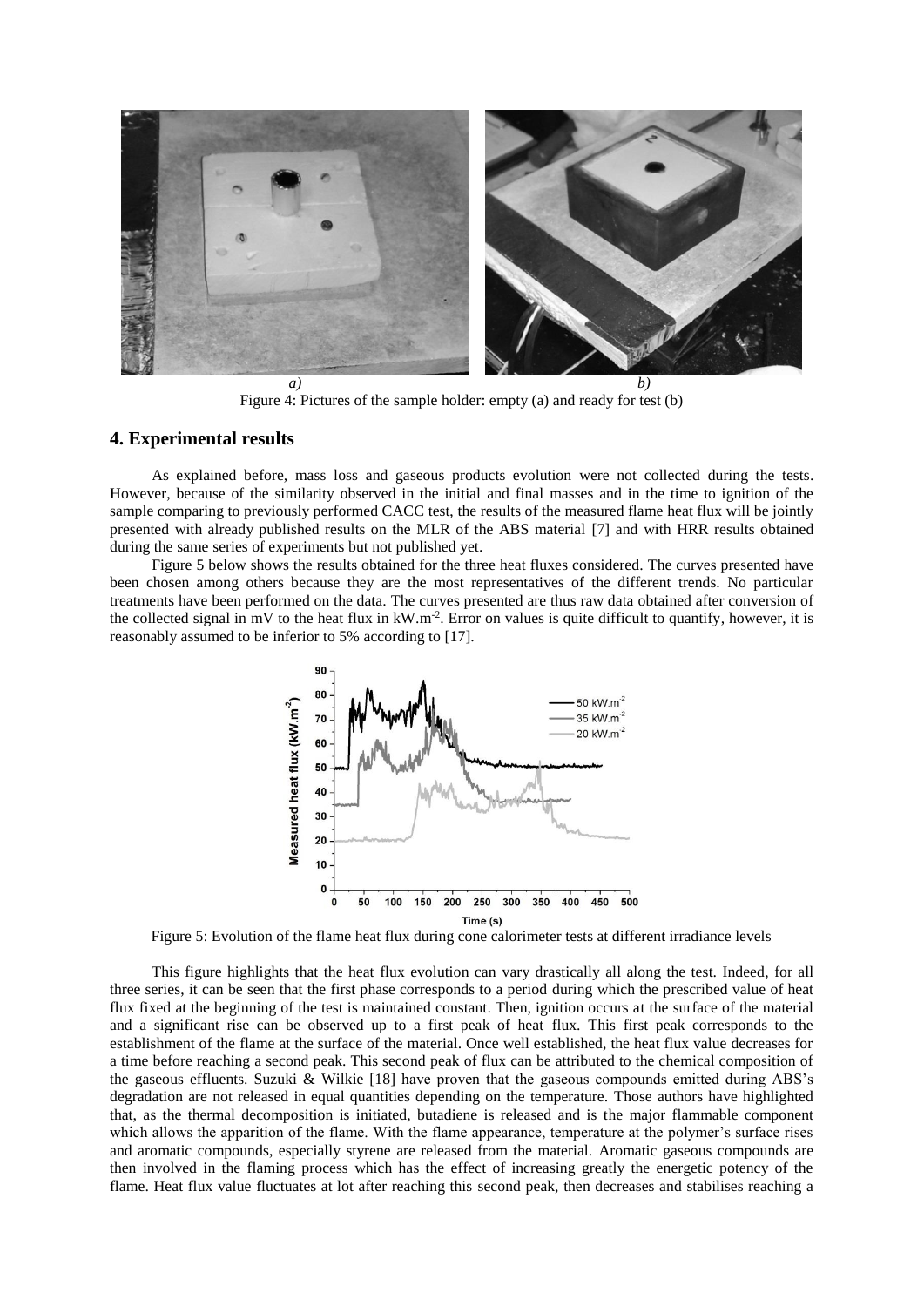quasi-steady state (from 75 to 150s for the 50kW.m<sup>-2</sup> condition, 100 to 150s for the 35kW.m<sup>-2</sup> condition and 200 to 300s for the  $20 \text{kW} \cdot \text{m}^{-2}$  condition). Subsequently, the heat flux value increases again to reach a maximum value through a third peak which is due to the amount of combustible gaseous compounds emitted, which increases as temperature rises. Finally, the heat flux decreases until it reaches the reference heat flux fixed value at the beginning of the test. During this last phase, the flame is controlled by the amount of combustible gaseous compounds emitted by the thermal degradation process of the material, which rate is reduced progressively due to the lack of combustible. When the quantity of remaining combustible becomes too low, the flame decreases (in terms of height, luminous intensity and energy released) until it eventually is extinguished.

On the one hand, heat flux evolution kinetics attests that the heat flux reference value prescribed at the beginning of the test is reached and maintained, as long as no flaming process is associated with the thermal degradation of the samples. Besides, this reference heat flux is observed again at the end of the test. It should be noted that for the experiments described here, the prescribed heat fluxes were not exactly observed at the end of the test because of an experimental issue associated with the use of a cooled heat fluxmeter. It was observed that, during the tests, because of the cooling of the heat fluxmeter with cold water, gaseous compound emitted during the decomposition have condensed at the surface of the heat flux meter. This had the effect of perturbing the measurement. After every experiment, the initial value of the signal could only be observed after cleaning the surface of the heat fluxmeter. [Figure 5](#page-7-1) illustrates quite well this issue as the signal collected at the end of the test is always higher than the one collected at the beginning. Error is however relatively low, the biggest difference observed being in the magnitude of 2kW.m<sup>-2</sup>. Nonetheless, this error can be avoided in using hot water to ensure the cooling of the heat fluxmeter. Rhodes [\[6\]](#page-13-5) recommends heating the water used for the cooling higher than 65°C to avoid the condensation phenomenon. However, using hot water for cooling the heat fluxmeter requires to recalibrates the material.

On the other hand, the heat flux recorded at the surface of the material for all experiments is far higher than the test prescribed surface incident heat flux condition. These differences regarding peaks and mean values will be discussed later in the following sections. The presence of the flame enhances considerably the heat flux received at the surface whereas the cone calorimeter is not able to compensate thanks to the radiative spiral temperature regulation. It can be seen on [Figure 5](#page-7-1) that the establishment of the flame is faster when the heat incident flux imposed by the cone is higher. At high heat fluxes  $(i.e. 35 \text{ and } 50 \text{kW} \cdot \text{m}^{-2})$ , the evolution of the heat flux to the first flux peak is reached quasi instantaneously, whereas the one reached at lower heat flux condition  $(20 \text{kW} \cdot \text{m}^2)$  is transient and much slower (approximately 10s). These results highlight that the higher the incident heat flux at the material surface quicker the establishment of the flame.

Besides, the shapes of the three different curves are similar, even if the degradation kinetics is modified. Because of the difference of the energy amount provided at the material's surface between the different tested conditions, degradation of the material occurs more or less swiftly. This trend is consistent with typical observations in a cone calorimeter when lowering the irradiance level imposed during the test. When plotting heat fluxes evolution curves jointly to MLRs and HRRs curves, it can be noted that the evolution of the heat flux have an important effect on the degradation kinetic of the ABS material, as seen in [Figure 6.](#page-9-0) The slight time lag that can be observed between MLR and heat flux curves are due to the post treatment that have been performed on the MLR curves using moving average whereas heat flux curves haven't had any treatment.

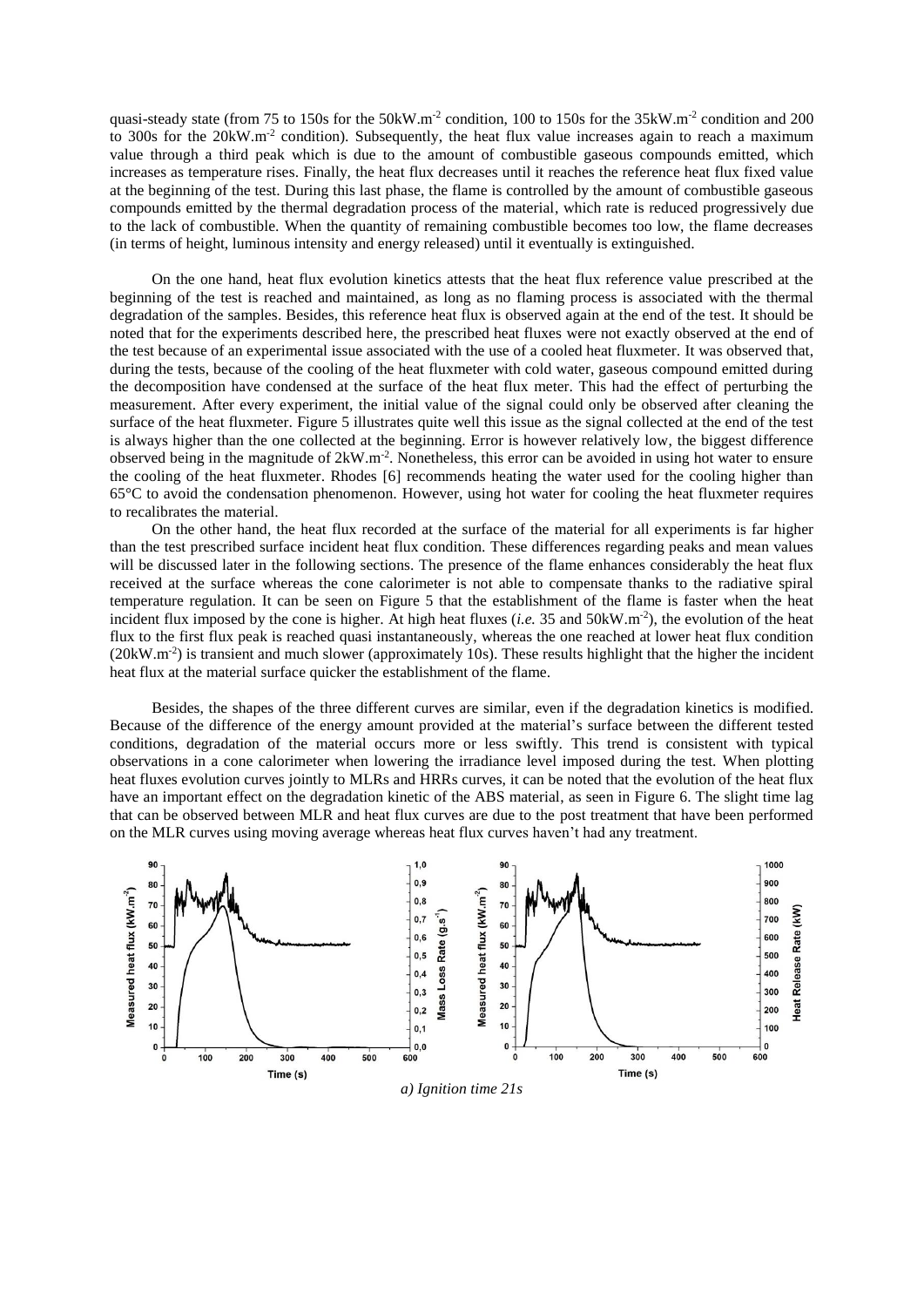

*c) Ignition time 130s*

<span id="page-9-0"></span>Figure 6:evolution of the heat flux received at the surface of the ABS material jointly plotted with MLR and HRR evolution at different heat fluxes (a)  $50 \text{kW} \cdot \text{m}^{-2}$ , (b)  $35 \text{kW} \cdot \text{m}^{-2}$ , (c)  $20 \text{kW} \cdot \text{m}^{-2}$ 

For each tested condition, a complete analysis has been led to determine the total and relative value of the maximum heat flux reached, the total and relative mean of heat flux received during the tests and the total amount of heat flux due to the flame.

| umerent testeu conunums                                                                      |                         |                  |                  |                                    |                  |                  |                  |                  |                  |
|----------------------------------------------------------------------------------------------|-------------------------|------------------|------------------|------------------------------------|------------------|------------------|------------------|------------------|------------------|
|                                                                                              | $50$ kW.m <sup>-2</sup> |                  |                  | $35 \text{kW} \cdot \text{m}^{-2}$ |                  | $20kW.m-2$       |                  |                  |                  |
|                                                                                              | Exp <sub>1</sub>        | Exp <sub>2</sub> | Exp <sub>3</sub> | Exp <sub>4</sub>                   | Exp <sub>1</sub> | Exp <sub>2</sub> | Exp <sub>1</sub> | Exp <sub>2</sub> | Exp <sub>3</sub> |
| Maximum heat flux: total value<br>$(kW.m^{-2})$                                              | 88                      | 90               | 85               | 86                                 | 77               | 74               | 52               | 53               | 54               |
| Maximum heat flux: flame<br>impact $(kW.m^{-2})$                                             | 38                      | 40               | 35               | 36                                 | 42               | 39               | 32               | 33               | 34               |
|                                                                                              |                         |                  |                  |                                    |                  |                  |                  |                  |                  |
| Mean heat flux on flaming<br>duration: total value $(kW.m^{-2})$                             | 69                      | 70               | 67               | 69                                 | 51               | 54               | 33               | 34               | 35               |
| Mean heat flux on flaming<br>duration: due to flame $(kW.m^{-2})$                            | 19                      | 20               | 17               | 19                                 | 16               | 19               | 13               | 14               | 15               |
| Mean of all tests: mean heat<br>flux due to flame $(kW.m^{-2})$                              | $18.75 \pm 1.26$        |                  |                  | $17.5 \pm 2.12$                    |                  | $14 \pm 1$       |                  |                  |                  |
| Heat flux ratio from flame (%)                                                               | 27.3                    |                  |                  | 33.5                               |                  | 41.2             |                  |                  |                  |
|                                                                                              |                         |                  |                  |                                    |                  |                  |                  |                  |                  |
| Total quantity of heat flux<br>received due to the flame (area<br>under curve) $(MJ.m^{-2})$ | 3,6                     | 3,4              | 2,9              | 4,1                                | 3,7              | 4,2              | 2,7              | 4,4              | 4,8              |
| Mean of all tests: Total quantity<br>of heat flux received due to the<br>flame $(MJ.m^{-2})$ | $3.5 \pm 0.49$          |                  |                  | $3.95 \pm 0.35$                    |                  | $3.97 \pm 1.15$  |                  |                  |                  |
| *Note: all exploitable results have been presented for all conditions                        |                         |                  |                  |                                    |                  |                  |                  |                  |                  |

<span id="page-9-1"></span>

| Table 3: Presentation of the maximums, means and total values of heat flux received by the material in the |
|------------------------------------------------------------------------------------------------------------|
| different tested conditions                                                                                |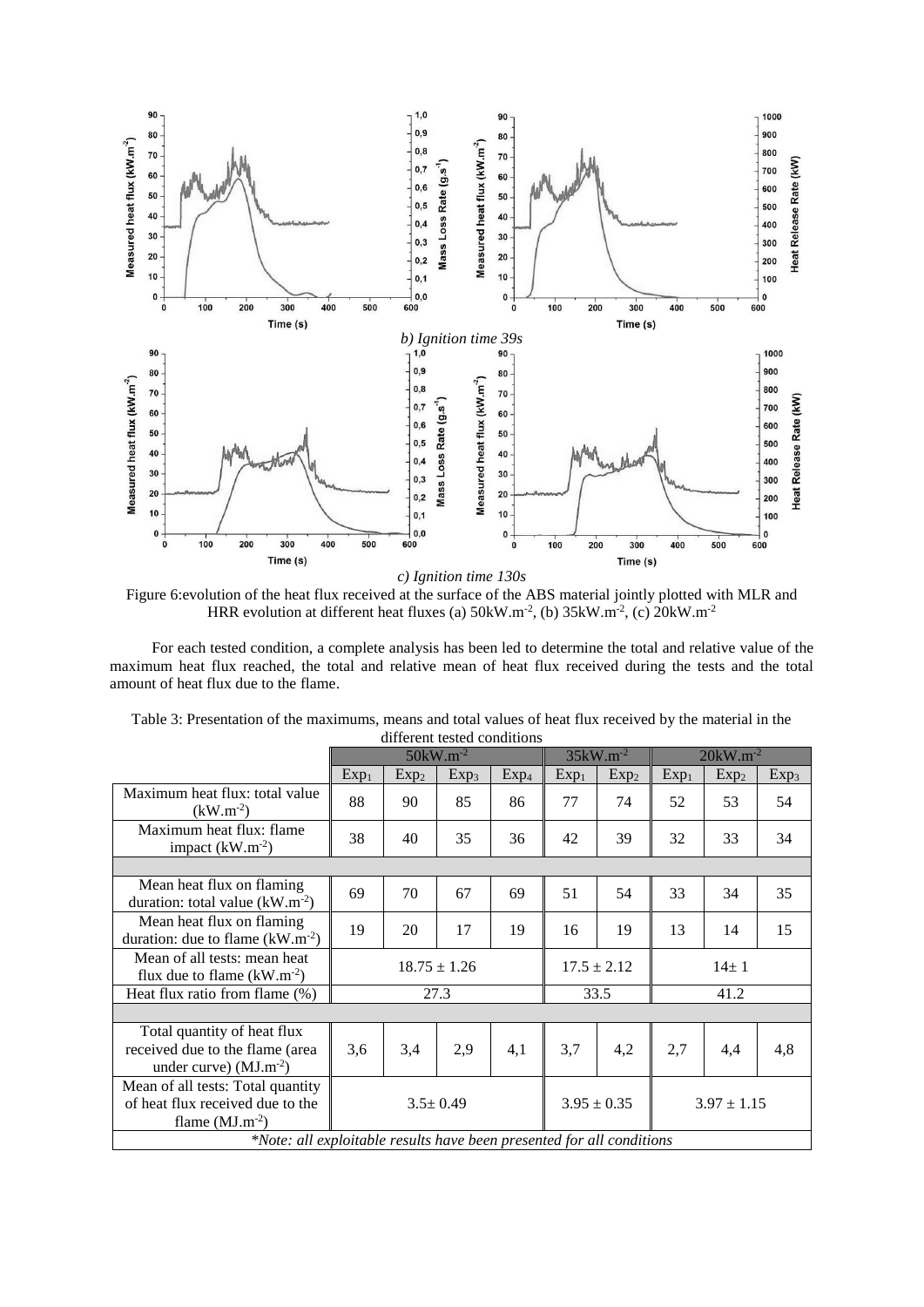As highlighted in the first lines of [Table 3,](#page-9-1) the maximum heat flux received at the material's surface is far higher than the one prescribed during the test. Indeed, the values recorded can reach from 180 up to 270% of the initially prescribed heat flux value (*i.e.* the heat flux condition imposed by the cone calorimeter at the beginning of the test). In particular, for the low prescribed heat fluxes, the heat flux provided by the flame can exceeds the initially prescribed value. Nevertheless, this observation has to be considered carefully because it concerns only a very small period of time during the tests as they are peak values. Furthermore, the peak heat flux values functions of the test condition are quite similar as they extend from 33 to  $42kW.m^{-2}$  with a 37kW.m<sup>-2</sup> mean value.

Focusing now on the mean heat flux values collected, it can be seen in Table 2 that the heat flux attributed to the presence of the flame is in the same range for high heat fluxes (*i.e.*  $(18.75 \pm 1.26)$  kW.m<sup>-2</sup> for 35kW.m<sup>-2</sup> prescribed and  $(17.5 \pm 2.12)$  kW.m<sup>-2</sup> for 50 kW.m<sup>-2</sup> prescribed). For the low heat flux value tested  $(20 \text{ kW} \cdot \text{m}^{-2})$ , it seems that a slight difference can appear because the value reached only  $(14 \pm 1)$  kW.m<sup>-2</sup>. Regarding the results, the hypothesis which implies that the flame heat flux is similar regardless the amount of incident heat flux before the appearance of the flame is questionable. There lies an interesting tendency which can provide useful information about the dependency or non-dependency of the flame heat flux to the imposed cone calorimeter heat flux which drives the degradation process. A hypothesis can be made regarding the results, which is related directly to the physical phenomenon occurring during the flaming process. As highlighted in [\[11\]](#page-13-10) and [\[19\],](#page-14-3) flame structure in a cone calorimeter can be divided in two parts: a fuel rich core where the gaseous emitted are in excess and a flaming area where this gaseous compounds mix with oxygen and are oxidized to form the flame. This is the part of the flame where exothermic reactions occur and emit energy in a radiative form. As the irradiance level imposed at the surface of the material increases, the amount of volatiles which emerge from the solid is increased and the fuel rich core volume as well as the flame volume increase greatly. Thus, the quantity of energy which is released in the flame and transmitted to the surface of the material is higher because of the increased volume of the flame area. The flame height is however limited and beyond a certain irradiance level imposed at the surface of the material it reaches its maximum height. This explains that the difference observed in terms of flame heat flux at the surface of the material is higher between 20kW.m<sup>-2</sup> and  $35 \text{kW}$ .m<sup>-2</sup> than between  $35 \text{kW}$ .m<sup>-2</sup> and  $50 \text{kW}$ .m<sup>-2</sup>. Nevertheless, the quantity of results provided here cannot lead to an absolute conclusion and a much more complete experimental campaign would be needed to validate this.

The last part of [Table 3](#page-9-1) presents the summation of the total amount of heat flux received during the flaming process. It can be observed throughout the mean values presented that the results are very similar and do not depends on the experimentally fixed incident heat flux from the cone calorimeter. This trend provides useful information that completes the observations of the previous analysis. Indeed, even if this value is quite the same regardless the test condition, the period of time on which it is received is drastically different which highlights the differences observed between high and low heat flux in terms of mean flame heat flux.

Otherwise, as shown in [Figure 7](#page-10-0) a correlation can be established between the mean heat flux received and the mass loss rate during the flaming process. Indeed, this figure highlights the linearity of the mass loss rate function of the received amount of heat flux.



Figure 7: Mean MLR function of the total flame heat flux received at the surface of the material

<span id="page-10-0"></span>Finally, the results presented in [Table 3](#page-9-1) are consistent with the literature values summarised in [Table 1,](#page-1-0) even if this kind of results has never been obtained previously for an ABS material. However, the obtained results are in range of those obtained in other studies for similar polymeric materials.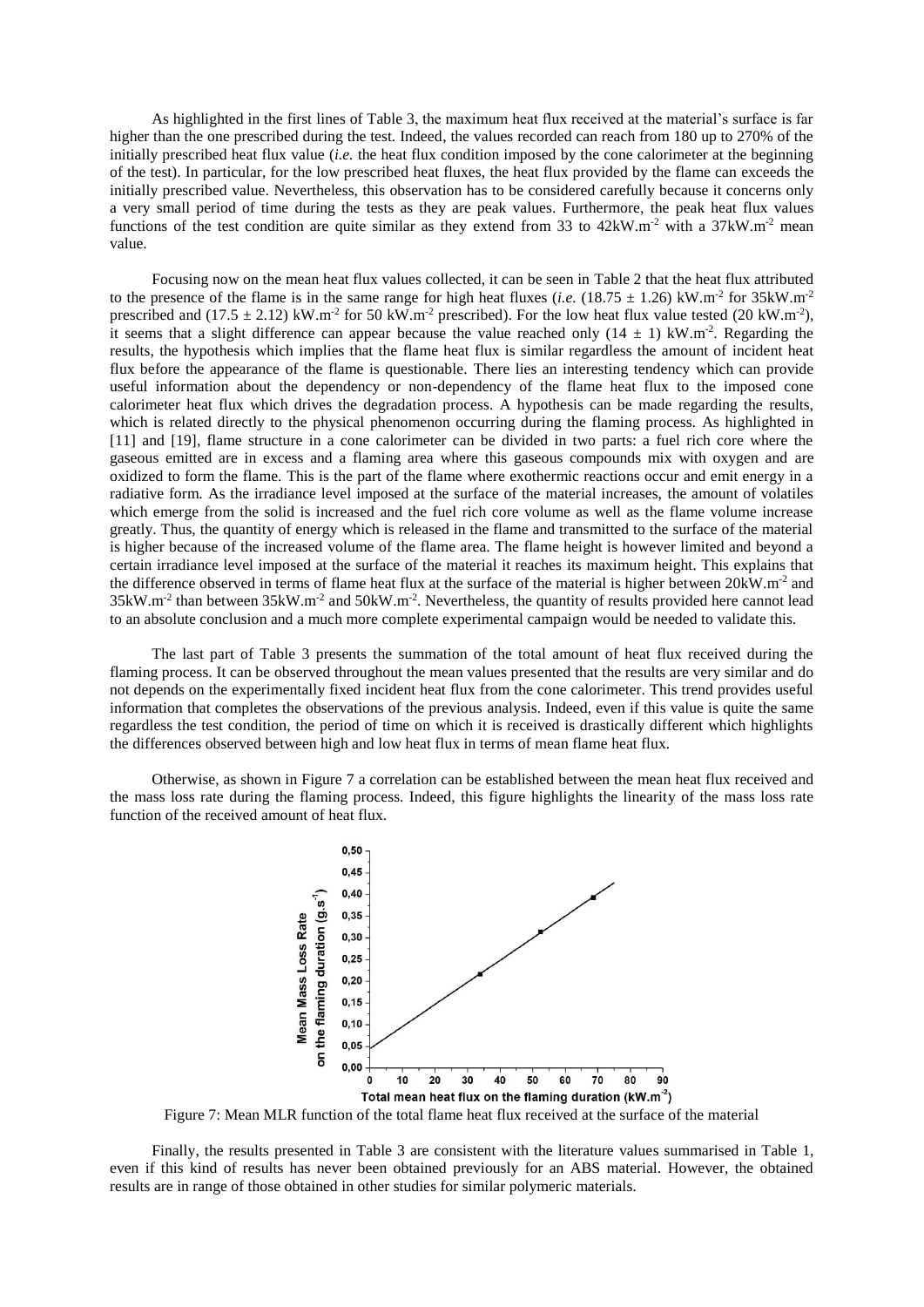#### **5. Analytical review: experimental flame heat flux determination**

Now that the flame heat flux have been determined for the ABS material and for different considered heat fluxes, the analytical technic developed in the section 1 can be verified. In order to, the *a<sup>f</sup>* coefficients can be recalculated with the following equation.

$$
\overline{\dot{q}_f}^* * a_{f_{Exp}} = \dot{q}_{cone}^* \iff a_{f_{Exp}} = \frac{\dot{q}_{cone}^*}{\overline{\dot{q}_f}^*}
$$
\n(3)

Where

 $\overline{\dot{q}}^{\text{''}}_f$ : Mean flame heat flux measured for the flaming duration  $\dot{q}_{cone}^{"}$ : Heat flux imposed at the material's surface by the cone calorimeter  $a_{f_{Err}}$ : Experimental multiplier coefficient representing the amount of MLR due to the flame impact

Thanks to (3),  $a_{fExp}$  coefficients have been determined to be 0.71 and 0.65 respectively for the 50 and 35kW.m-2 conditions. These values are consistent with the ones estimated in the first section (0.7 and 0.6). Once the *afExp* coefficients are obtained experimentally, they can be used to determine the effect of the flame heat flux on the MLR curves. The corrections of the coefficient values have been done on the curves presented in section 2 and the results are plotted on [Figure 8.](#page-11-0)



<span id="page-11-0"></span>Figure 8: Mass Loss Rate curves for ABS material at 21% [v/v] and 0% [v/v] oxygen concentration volume in controlled atmosphere cone calorimeter and modified curves using  $a_{fEmp}$  and  $a_{fExp}$  coefficient values

Obtained results illustrated by the figure above are quite in accordance with the ones found using the preliminary analysis. Indeed, concerning the  $50 \text{kW} \cdot \text{m}^{-2}$  condition, the  $a_f$  coefficient has remained almost unchanged. Besides, the coefficient found for the second studied conditions varied slightly. However it does not have an extreme impact on the results and the differences can be imputed to experimental and post treatment generated errors (filtering and smoothing).

#### **6. Discussion and conclusion**

Experimental measurements have been led to determine the flame heat flux in cone calorimeter for an ABS material. Several interesting observations have been drawn for this experimental campaign.

First and foremost, the results demonstrate that the evolution of the heat flux is similar in terms of shape regardless of the incident heat flux initially imposed at the sample's surface. Indeed, even if lowering the imposed irradiance level at a material's surface will delay its ignition time and slow down the establishment of the flame at its surface, the evolution of the heat flux remains the same. Ignition and flame establishment are related to ventilation conditions but above all to the presence of volatiles, the quantity of which is dependent on the amount of energy received by the material. It has been observed that, after ignition, the heat flux increases rapidly to reach a first peak, then decreases for a while until reaching a second peak which can be attributed to the energy released by the combustion of aromatic gaseous compounds such as styrene. Then the heat flux decreases and reaches a quasi-steady state before it increases again to reach a last peak, finally decreasing until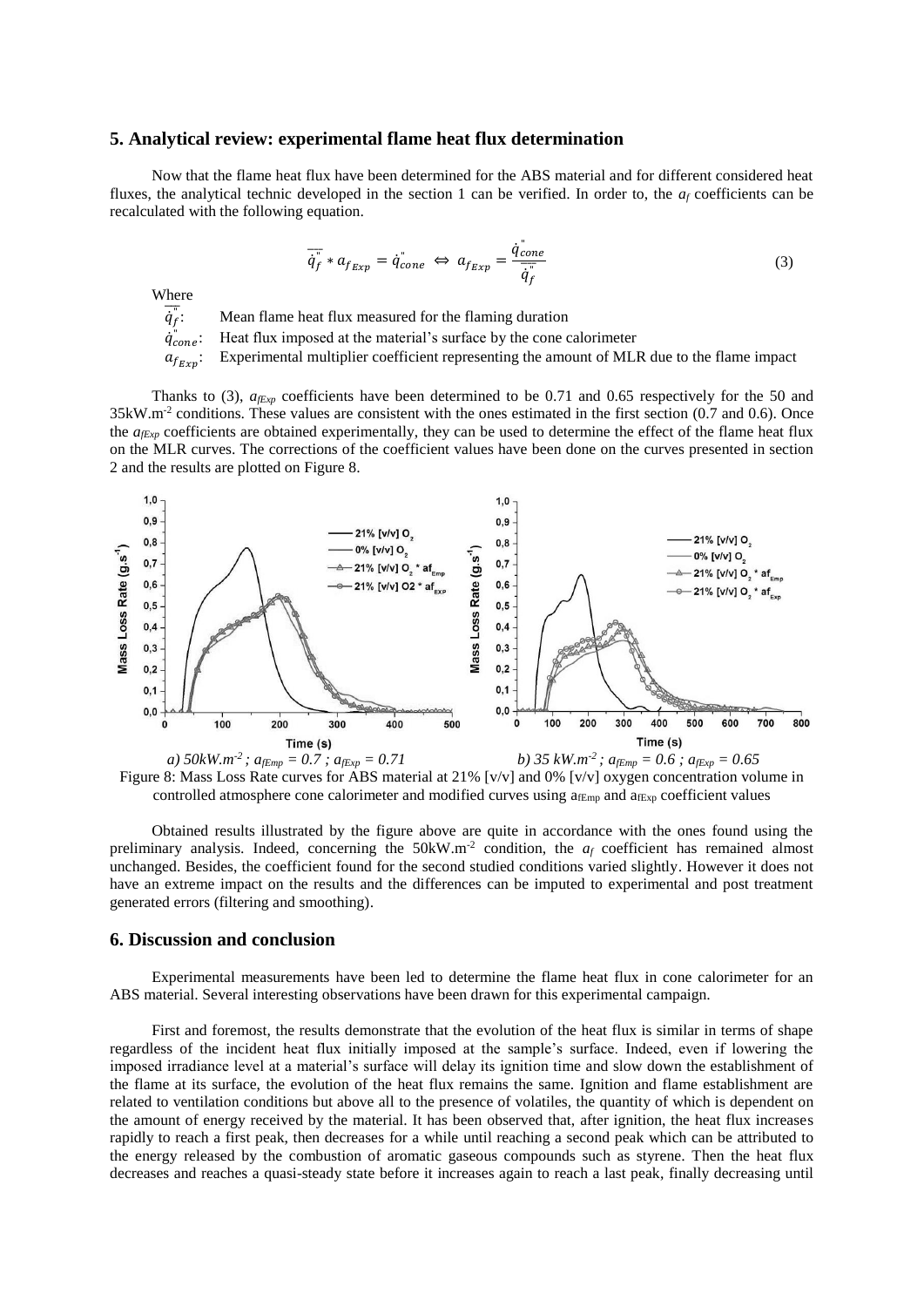extinguishment of the flame. These results are otherwise in perfect accordance with the MLR and HRR parameters evolution.

Secondly, the heat flux during the test can be far higher than the prescribed one if indeed a combustion process is associated with the degradation of the material's condensed phase. Heat flux peak values reached can be twice as high as the test prescribed values. In terms of means, heat flux values can also be much higher than the prescribed values up by approximately 40%. Besides, it can be assumed that lower the prescribed heat flux, the higher the flame heat flux proportion.

This tendency proves that the heat flux generated by the flame seems to be dependant of the testing conditions even if slight differences where observed. Indeed, the flame heat flux mean values for the ABS material have been determined to be higher at high heat fluxes (35 and 50kW.m<sup>-2</sup>) than at low heat fluxes (20kW.m<sup>-2</sup>). This observation highlights that the energy emitted by the flame is linked with the quantity of reactions that occurs in the flame area. Indeed, as the quantity of emitted pyrolysis products increases and so the amount of reactions occurring in the flame it does affects its radiative potency.

In addition, these measurements have proven that a multiplier coefficient applied to the MLR results obtained in well ventilated environment can be used in order to predict the MLR under inert atmosphere. In the first place, this coefficient was determined empirically but the presented results have proven that it can also be calculated using the results of the flame heat flux measurement. The use of such a coefficient can be a great contribution in the field of computational fluid dynamics simulation. Indeed, knowing this coefficient could reduce or remove the need to perform numerous tests in multiple conditions to obtain data on material fire behaviour. Besides, results have proven that the use of such a coefficient is accurate between well ventilated and under-ventilated environments (*i.e.* 21% [v/v] and 0% [v/v] oxygen concentrations), but no information have been collected about the intermediate oxygen concentration values. Unfortunately tests haven't been performed at different oxygen concentrations. It is thus difficult to determine experimentally if a multiplier coefficient can be always used on MLR curves obtained in well oxygenated conditions to predict the MLR curves at any different oxygen concentration tested with the same prescribed heat flux. If this hypothesis was validated by means of complementary measurements, maybe it could be possible to determine a law governing the evolution of the coefficient and to prove (or disprove) its linearity.

Results obtained presents a real interest in demonstrating that the traditional use of cone calorimeter results throughout CFD codes is associated with an important error. Indeed, material kinetics which is supposed to correspond with a particular heat flux is in fact over-evaluated because of the differences between imposed heat flux and real impacted heat flux at the material's surface. This last point has been highlighted several years ago by the work performed notably at Maryland University by Rhodes, Quintiere and Hopkins [\[6\],](#page-13-5) [\[20\],](#page-14-4) [\[21\]](#page-14-5) but also more recently [\[11\],](#page-13-10) [\[13\].](#page-13-12) Although, even if the measurements performed within the experimental campaign are complex and time consuming, it could be interesting to perform other tests with different materials and in different conditions.

Finally, even if the total flame heat flux at the surface of the ABS material has been measured throughout this study, several shadow areas remain on the heat flux components. Among other things, attempting to determine a flame heat flux without considering the spectral aspect of the problem is questionable. Thus all the conclusions given here must be considered with caution because of the followings:

- 1.Material properties: in this study, the heat flux received by the material is referred as "incident". It has been so because of the lack of knowledge on the material spectral properties (absorbance and reflectivity depending on the wavelength). However, the key to a better understanding of the MLR variations is the absorbed heat flux within the material or at its surface. No experiments have been led to study the absorptivity of the material versus its reflectivity depending on the spectral distribution (i.e. it is impossible without performing further testing to determine either which part of the heat flux is absorbed or which part is reflected). It is however reasonable to think that the absorbance of the material can be drastically different from a spectral region to another.
- 2. Flame properties: no measurements were performed on the flame properties (soot quantity, emissivity, emittance, transparency, *etc.*). There is therefore a lack of knowledge on the phenomena occurring in flame, and its energy emittance could result of soot as well as radicals. Although, attributing the differences measured between prescribed and total heat flux received at the surface of the material to the flame is hazardous. As a simple example, after its establishment the flame can block a part of the heat flux provided by the cone and prevents it to reach the surface. This way, the heat flux provided by the cone heater would be overestimated and the one provided by the flame underestimated.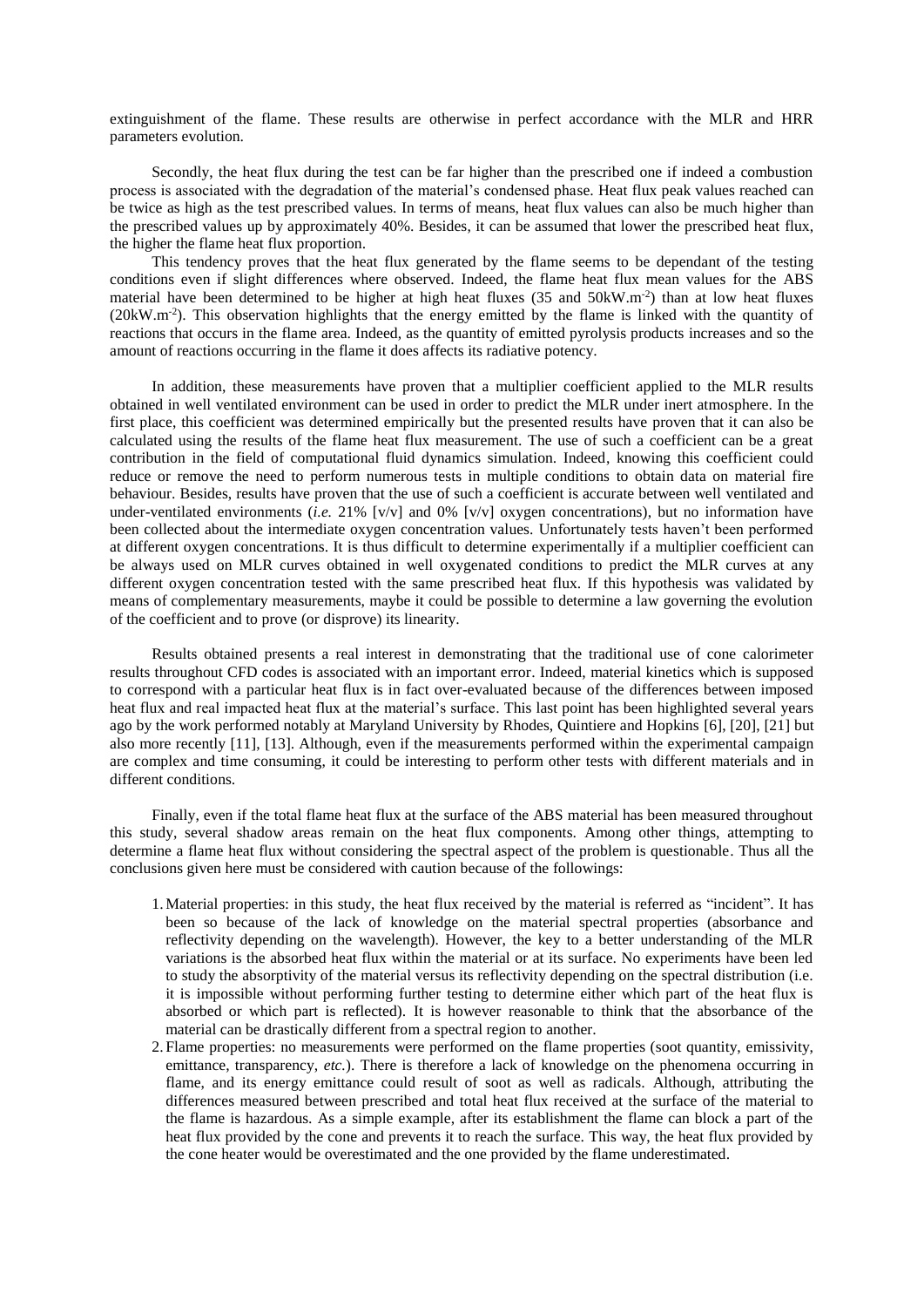3. Heater properties: it has already been proven that the heater (i.e. cone calorimeter) radiative spectral emission is temperature dependant [\[22\],](#page-14-6) [\[23\].](#page-14-7) Indeed, the wavelength distribution of the energy emitted by the heater changes slightly with the temperature. Thus, the energy absorbed by the material is dependant of the material absorptivity which depends on the wavelength of the emitted energy that can vary with the value of the prescribed heat flux of the cone calorimeter.

These last points highlight important perspectives, because determination of the absorbed heat flux (which is driving the decomposition process of the ABS material), requires further work on the determination of the spectral characteristics of the material, the radiant heat source and the flame. This opens up possibilities for future work that might be linked with recent works performed both on the radiative properties of cone calorimeter and materials [\[22\]](#page-14-6) and on the radiative properties of flames [\[24\],](#page-14-8) [\[25\].](#page-14-9)

#### **Acknowledgments**

The authors thank:

- The Centre d'Etude des TUnnels (CETU) for its financial support
- $\triangleright$  The "Institut des Risques Industriels Assurantiels et Financiers" for its technical and human support into the HESTIA platform.
- $\triangleright$  Mr Etienne Hermouet for the time he spent reading and correcting this article.

This work pertains to the French Government program "Investissements d'Avenir" (LABEX INTERACTIFS, reference ANR-11-LABX-0017-01).

#### **References**

- <span id="page-13-0"></span>[1] L.V. Bustamante, T. Rogaume, E. Guillaume, G. Rein, J.L. Torero, Analysis of principal gas products during combustion of polyether polyurethane foam at different irradiance levels, *Fire Safety Journal*, Volume 44, pages 933-940, 2009.
- <span id="page-13-1"></span>[2] J. Luche, T. Rogaume, F. Richard, E. Guillaume, Characterization of thermal properties and analysis of combustion behavior of PMMA in a cone calorimeter, *Fire Safety Journal*, Volume 46, pages 451- 461, 2011.
- <span id="page-13-2"></span>[3] J. Luche, E. Mathis, T. Rogaume, F. Richard, E. Guillaume, High-density polyethylene thermal degradation and gaseous compound evolution in a cone calorimeter. *Fire Safety Journal*, Volume 54, pages 24-35, 2012.
- <span id="page-13-3"></span>[4] ISO 5660-1: Reaction-to-fire tests - Heat Release, Smoke Production and Mass Loss Rate - Part 1: Heat Release Rate (Cone Calorimeter Method), 2002.
- <span id="page-13-4"></span>[5] B. Schartel, M. Bartholmai, U. Knoll, Some comments on the use of cone calorimeter data, *Polymer degradation and stability*, Volume 88, pages 540-547, 2005.
- <span id="page-13-5"></span>[6] B. T. Rhodes, Burning rate and flame heat flux for PMMA in the cone calorimeter, *PhD Dissertation, University of Maryland*, 1994.
- <span id="page-13-6"></span>[7] F. Hermouet, E. Guillaume, T. Rogaume, F. Richard, X. Ponticq, Determination of the fire behaviour of an Acrylonitrile Butadiene Styrene material using a Controlled Atmosphere Cone Calorimeter, *Proceedings of the 14th International conference on Fire and Materials, San Francisco, USA*, 2015.
- <span id="page-13-7"></span>[8] A. Tewarson, Flammability Parameters of Materials: Ignition, Combustion and Fire Propagation, *Journal of Fire Sciences*, Volume 12, pages 329-355, 1994.
- <span id="page-13-8"></span>[9] A. Tewarson, J.L. Lee, R.F. Pion, The influence of oxygen concentration on fuel parameters for fire modelling, *18thInternational Symposium on Combustion, The combustion Institute*, 1981.
- <span id="page-13-9"></span>[10] G. Santo, F. Tamanini, Influence of oxygen depletion on the radiative properties of PMMA flames, *18th International Symposium on Combustion, The combustion institute*, 1981.
- <span id="page-13-10"></span>[11] P.A. Beaulieu, Flammability characteristics at applied heat flux levels up to 200kW.m<sup>-2</sup> and the effect of oxygen on flame heat flux, *PhD Dissertation, Worcester Polytechnic Institute, Worcester, Maryland*, 2005.
- <span id="page-13-11"></span>[12] P.A. Beaulieu, N.A. Dembsey, Effect of oxygen on flame heat flux in horizontal and vertical orientations, *Fire Safety Journal*, Volume 43, pages 410-428, 2008.
- <span id="page-13-12"></span>[13] K. Li, D.S.W. Pau, J. Wang, J. Ji, Modelling pyrolysis of charring materials: determining flame heat flux using bench-scale experiments of medium density fibreboard (MDF), *Chemical Engineering Science*, Volume 123, pages 39-48, 2015.
- <span id="page-13-13"></span>[14] J.L. De Ris *et al.*, Device and method for measuring absorbed heat flux in a fire test apparatus, *United States Patent N° US 6,971,792 B2*, 2005.
- <span id="page-13-14"></span>[15] CCE Report 9012453 C360W03 - Document CMI/1, Improving heat fluxmeter calibration for fire testing laboratories (HFCAL), 2002.